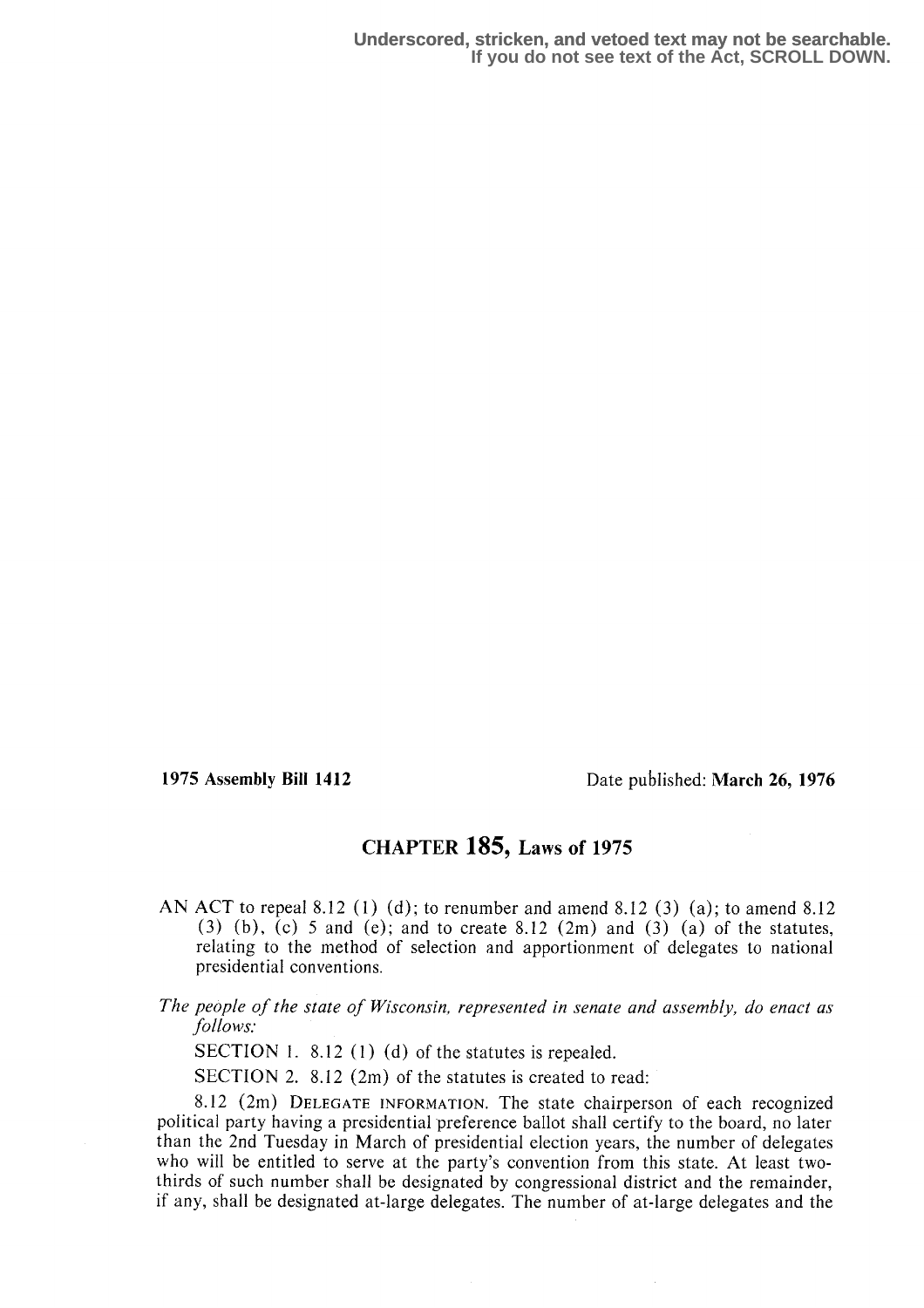## CHAPTER 185 586

number of district delegates certified by the party shall be the total number of delegates and the total number of alternates certified for such party by the board under sub.  $(3)$   $(d)$ .

SECTION 3. 8.12 (3) (a) of the statutes is renumbered 8.12 (3) (am) and amended to read:

8.12 (3) (am) No later than the last Monday in April following the presidential preference vote, the board shall notify each state party organization chairman chairperson under sub. (1) (a) of the results of the presidential preference vote cast within his or her party, and the number of delegates from each congressional district and from the state at large which are to be pledged to each presidential candidate and the number which are to be uninstructed.

SECTION 4. 8.12  $(3)$  (a) of the statutes is created to read:

8.12 (3) (a) In canvassing the presidential preference vote, the specific candidate for president receiving a plurality in any district or in the state at large is entitled to control all the delegates representing such area in accordance with par. (c) 5. If the choice for "none of the names shown" receives a plurality, then all the delegates from the affected area shall be uninstructed. As an alternative to this procedure, the state chairperson of any political party having a presidential preference ballot may inform the board in writing no later than 5 p.m. the 2nd Tuesday in March of each presidential election year that the delegates from such party axe to be certified on the basis of proportional representation. In such case, each presidential candidate shall be apportioned delegates committed to support him or her as nearly as possible in accordance with the percentage of the vote in a district or in the state at large which such candidate receives . Uninstructed delegates shall also be allotted as nearly as possible to represent the percentage of votes cast for "none of the names shown" in any district or in the state at large, in proportion to the percentage of votes cast for such option, but no fractional delegate votes shall be allowed in any party.

SECTION 5. 8.12 (3) (b) of the statutes, as affected by chapter 93, laws of 1975, is amended to read:

8.12 (3) (b) If After receiving the results of the presidential preference vote  $\overline{a}$ 5. SECTION 5. 6.12 (5) (6) of the statutes, as affected to read:<br>
8.12 (3) (b) If <u>After receiving the results of</u> the pres-<br>  $\frac{d}{dx}$  district or in the state at large is won by a write-in cap did not file a list of del ndidate or by a candidate who did not file a list of delegates under sub.  $(1)$   $(d)$ , or if in any district or in the state at large a plurality of the voters cast their ballots for "none of the names or against the single name shown on the ballot, that cast under par.  $(am)$ , each state party organization shall select as many delegates or alternates as are allotted or permitted this state's party organization by the national committee of the political party, the as certified under sub.  $(2m)$  in accordance with the results of the vote cast for each candidate or for the uninstructed delegation. The method of selecting the delegates or alternates to shall be determined by the state party organization, but not less than two-thirds of the convention votes shall be allotted  $\rho$ —an equal basis to congressional districts and these delegates and alternates shall be selected by the party organizations of each respective district. In executing the pledge under par. (c) 5, organizations of each respective district. In executing the pledge under par. district delegates and district delegate alternates shall be bound by the outcome of the presidential preference vote in their respective districts, and the delegates and alternates representing the state at large shall be bound by the outcome of the total presidential preference vote in the state at large in accordance with the system of selection under par. (a) which is used by their party. The selection of delegates and alternates shall occur no earlier than the Tuesday after the last Monday in April following a presidential preference vote. The names of the suggested delegates and alternates pledged to a particular candidate shall be transmitted to that candidate for his or her approval no later than June  $\frac{1}{2}$ , and the candidate shall notify the chairman chairperson of the state party organization of his or her disapproval of any delegate or